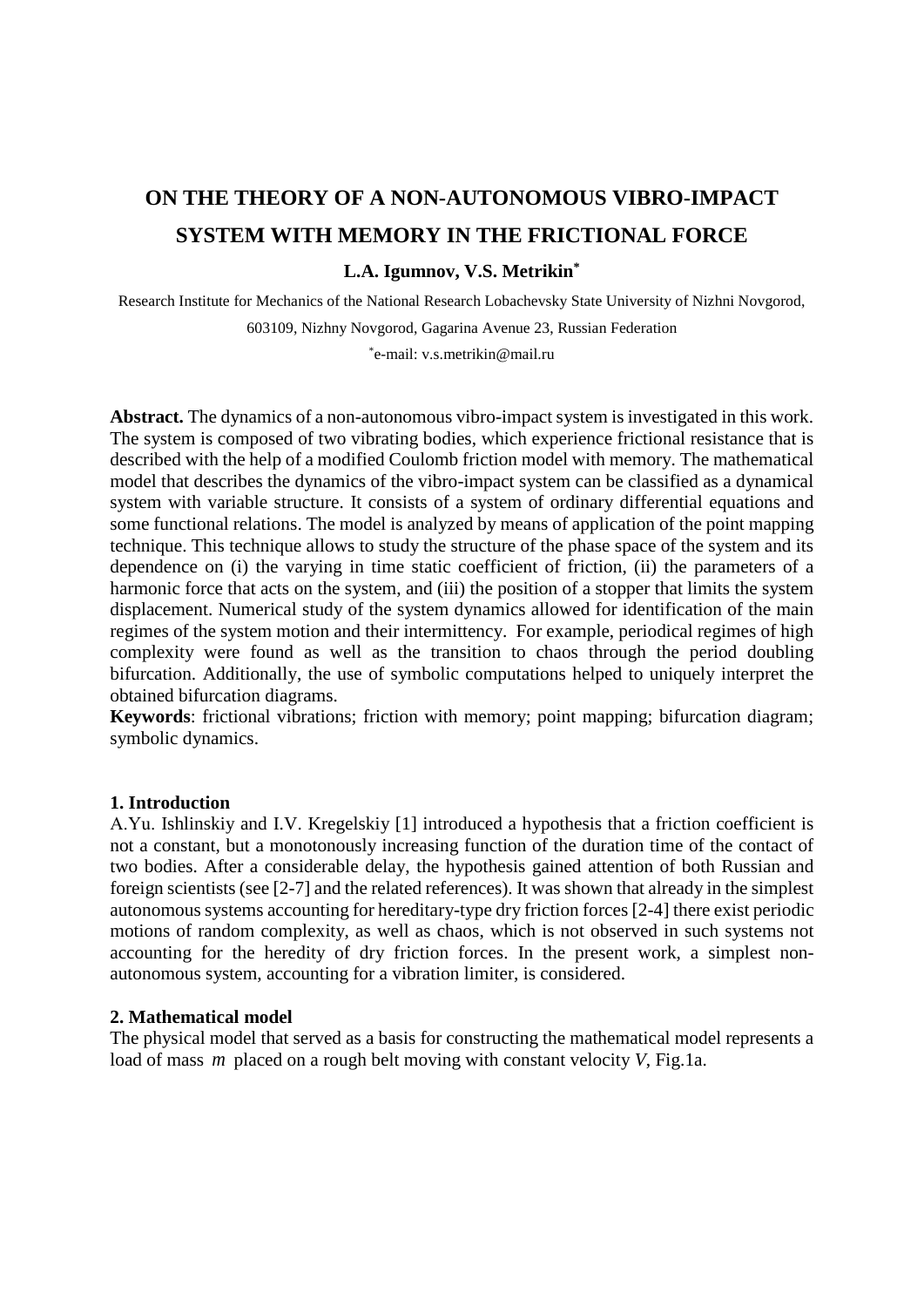

**Fig. 1.** A physical model of the system.

The load is secured with rigidity spring *k* to a fixed support, Fig. 1a. The load is acted upon by a friction force and periodic external force  $f(t)$ . The motion of the load in the direction of the motion of the belt is limited by a wall situated at distance  $a'$  from the equilibrium state of the load when the belt is at halt. It is known [8] that in a mathematical model of such a kind of system, not accounting for the external force, the wall or the heredity of the dry friction force, there exists only one stable limiting cycle in its phase space. It is assumed in the present work that sliding friction coefficient  $f^*$  is a constant value, whereas the state friction coefficient, according to the hypothesis of А.Yu. Ishlinskiy and I.V. Kragelskiy [1], is a continuous non-decreasing function of time *t k* of a prolonged contact (identity of the velocities of the load and the belt) of these bodies Fig.1b . In the present work, Coulomb-Hammonton friction is taken as a mathematical model of sliding friction forces. The impact against the wall is assumed to be instantaneous, with restoring coefficient *R* .

The mathematical model of the system in question can be written as:

$$
m\frac{d^2x}{dt^2} + kx = f(t) - f_*Psign(\dot{x} - V(t)), \frac{dx}{dt} \neq V(t), x < a \,, \tag{1}
$$

$$
| kx - f(t) + m\dot{V}(t) | \le f_{on}(t_k)P, \dot{x} = V(t), x < a,
$$
\n(2)

$$
\dot{x}^+ = -R\dot{x}^-, x = a, \dot{x}^- > 0,\tag{3}
$$

where the first equation describes the law of the motion of the body, taking account of sliding friction coefficient  $f_*$ , with a velocity differing from the velocity of the belt; the second inequality postulates the ratio of forces providing the motion of the belt at a velocity equal to the velocity of the belt, accounting for the form of the coefficient of friction of relative rest  $(CFRR) - f_{on}(t_k)$  (Fig. 1b). The third equation describes the model of an impact of the load against the wall.

Introducing dimensionless time  $\tau = t\omega_0$ , variable  $\xi = xk / f_*P$  and parameter  $\theta(\tau) = V \sqrt{km}/(f_*P)$ , system (1)-(3) can be rewritten as:

$$
\ddot{\xi} + \xi + sign(\dot{\xi} - \theta) = F(\tau), \dot{\xi} \neq \theta, \xi < b \tag{4}
$$

$$
|\xi - F(\tau) + \dot{\theta}| \le 1 + \varepsilon_k, \dot{\xi} = \theta, \xi < b \tag{5}
$$

$$
\dot{\xi}^+ = -R\dot{\xi}^-, \xi = b, \dot{\xi}^- > 0,\tag{6}
$$

where  $b = ca / f_*P, \omega_0 = \sqrt{k/m}, \ \varepsilon(\tau) = (f_{on}(\tau) - f_*)/f_*, \quad \varepsilon_k = \varepsilon(\tau_k), \text{ and } F(\tau) = f(\tau/\omega_0)/f_*P$  is dimensionless external force.

#### **3. The phase space structure**

As the system is non-autonomous and described by a second-order differential equation of a variable structure, its state is triplet  $\{\xi, \xi, \tau\}$ , and the phase space is, accordingly, three-dimensional. Any trajectories in it can exist only within half-space  $\xi \leq b$ . The phase space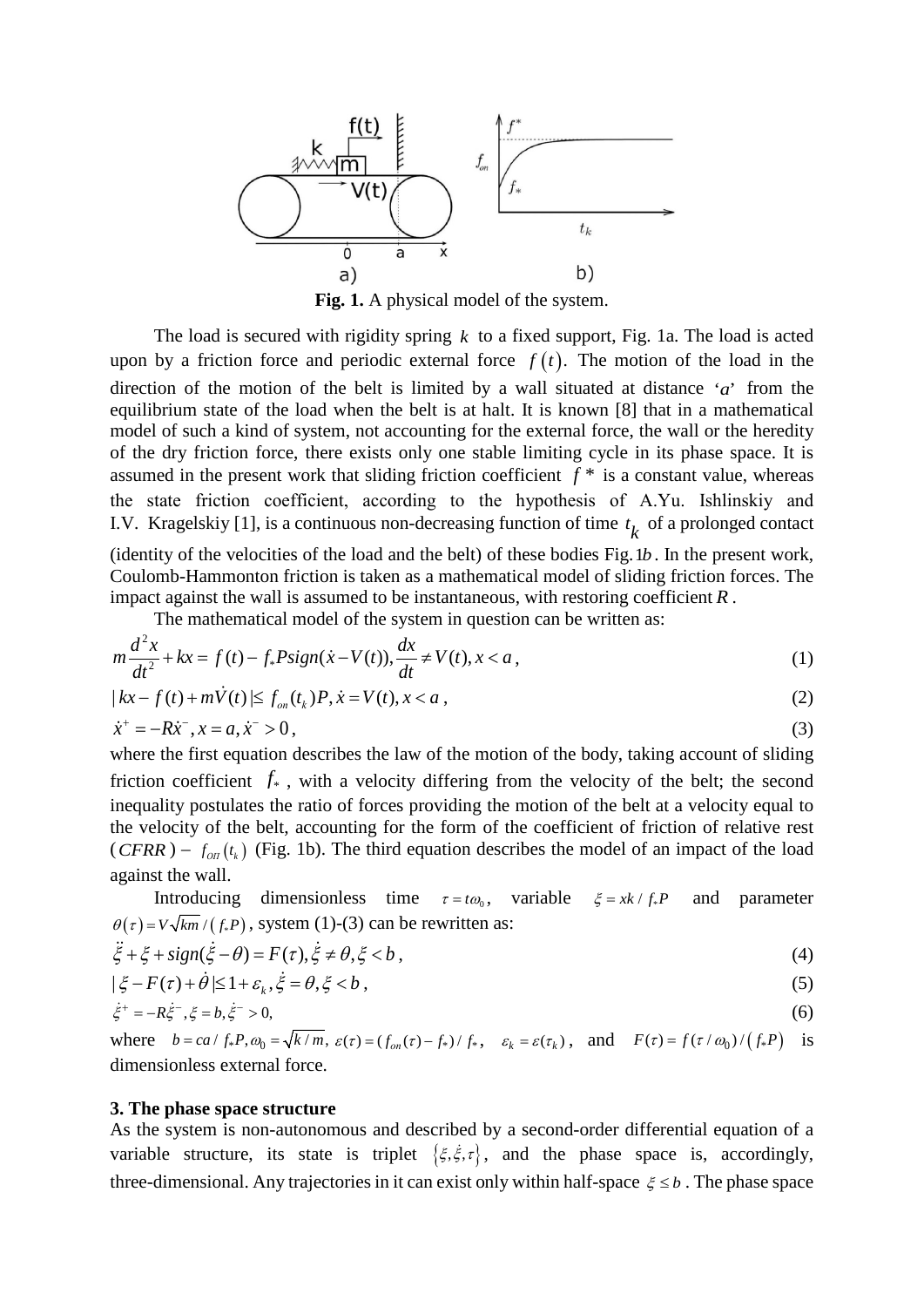is divided by plane  $\Pi(\dot{\xi} = \theta)$  into subspaces  $\Phi_1(\xi, \dot{\xi} > \theta, \tau)$ ,  $\Phi_2(\xi, \dot{\xi} < \theta, \tau)$  and  $\Phi_3(\xi, \dot{\xi} = \theta, \tau)$ , in which the behavior of phase trajectories is described by the following equations, respectively:  $\ddot{\xi} + \xi + 1 = F(\tau), \dot{\xi} \neq \theta, \xi < b; \dot{\xi}^+ = -R\dot{\xi}^-, \xi = b, \dot{\xi}^- > 0$ (7)  $\ddot{z}_{-} z_{-1} - F(\tau) \dot{z} + A z \dot{z} + -R \dot{z}^{+} - R \dot{z}^{-} z - h \dot{z}^{-} > 0$  (8)

$$
\zeta + \zeta - 1 = F(\tau), \zeta \neq \theta, \zeta < b; \zeta = -K\zeta, \zeta = b, \zeta > 0 \tag{8}
$$
\n
$$
|\xi - F(\tau) + \dot{\theta}| \leq 1 + \varepsilon_k, \dot{\xi} = \theta, \xi < b; \dot{\xi}^+ = -R\dot{\xi}^-, \xi = b, \dot{\xi}^- > 0 \tag{9}
$$

It can be shown that in plane *Π* there exist a plate of sliding motions [8-9]  $\Pi_c$ , limited by curves  $\Gamma_1$  and  $\Gamma_2$ .

$$
\Gamma_1: \begin{cases} \xi = 1 + F(\tau) - \dot{\theta}, \xi \le b \\ \dot{\xi} = \theta \end{cases}
$$
\n
$$
\Gamma_2: \begin{cases} \xi = -1 + F(\tau) - \dot{\theta}, \xi \le b \\ \dot{\xi} = \theta \end{cases}
$$
\n(11)

Fig. 2 depicts a projection of a phase space onto plane { } <sup>ξ</sup> <sup>ξ</sup>*,* for a zero external force and  $\theta = const.$ .



**Fig. 2.** A projection of a phase space.

#### **4. Dynamics of the system**

In what follows, it is assumed that  $F(t) = A\cos(\omega t)$ , and dimensionless functional relation of *CFRR*  $\varepsilon(\tau_k)$ , where  $\tau_k$  is time of prolonged contact, is a piecewise-continuous function of the form:

$$
\varepsilon(\tau_k) = \varepsilon_*(1 - \exp(-\alpha \tau_k)), \varepsilon_* = (f^* - f_*) / f_* \tag{12}
$$

As the mapping point almost invariably gets onto the sliding motion plate, the dynamics of the system can be analyzed by studying either the properties of the point mapping of boundary  $\Gamma_1(\Gamma_2)$  onto itself, or the properties of a numerical sequence, with its elements being equal to times  $\tau_k$ ,  $k=1,2,3...$ . Motions with prolonged stops (MPS) along plane  $\pi_c$  are shown in Fig. 3 with arrows:



**Fig. 3.** A portrait of phase trajectories with prolonged stops.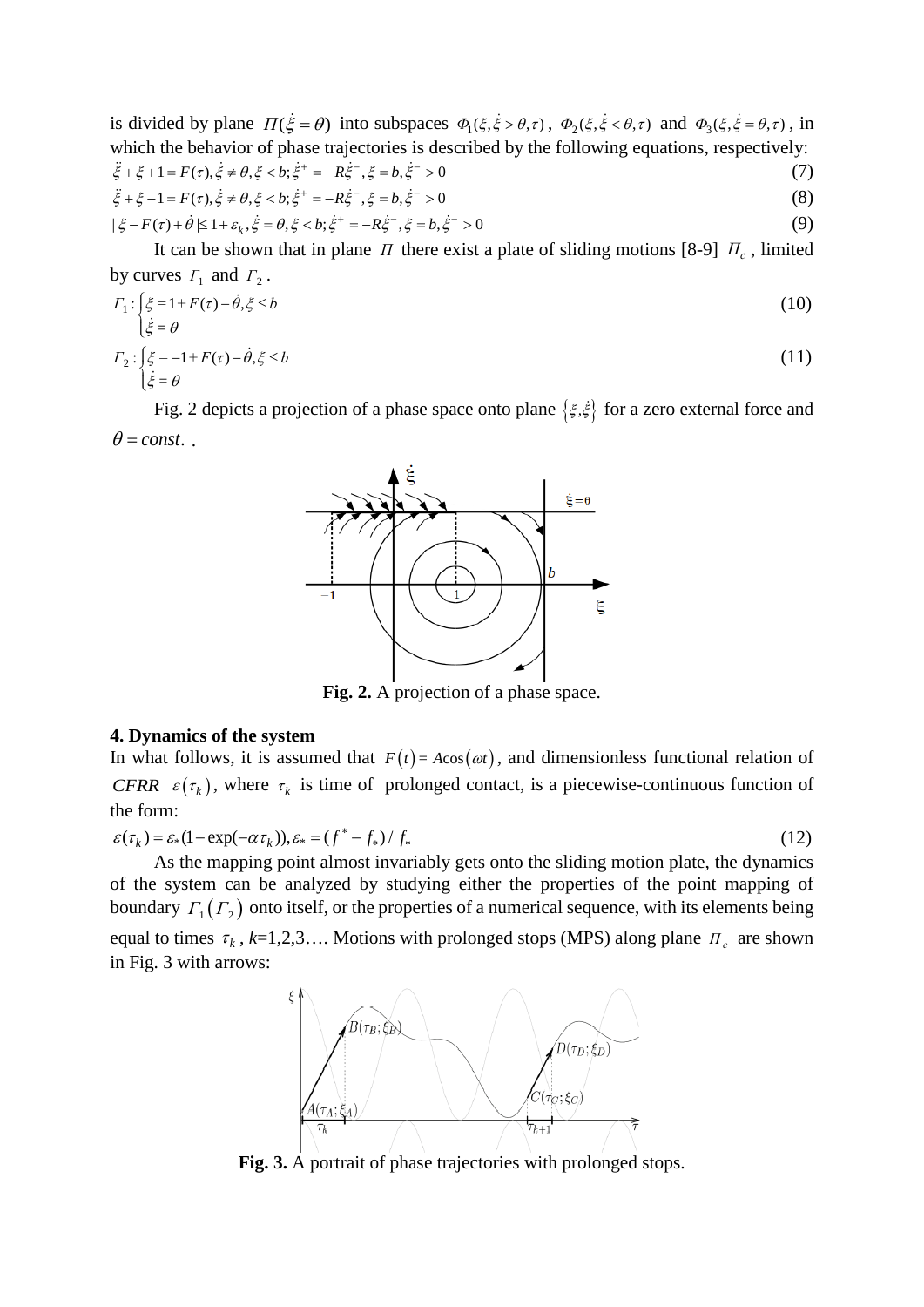Let  $M_i(\tau_i, \xi_i)$ ,  $i = 0,1,...,n$  be a sequence of points along surface *P*, not belonging to the sliding motion plate and defined by equations (10) for  $i = 2k < n$ ,  $k = 1, 2,...$  and (11) for  $i = 2m + 1 < n, m = 0, 1, \ldots$ , the coordinates of initial point  $M_0$  being  $\tau = \tau_0, \xi = 1 + \varepsilon(\tau_{k,c}), \dot{\xi} = \theta$ . Then one can find such n that point  $M_{n+1}(\tau_p, \xi_p)$  following  $M_n$  will invariably belong to sliding motion plate  $\Pi_c$ , and its motion will be defined by equation (9) as long as relation  $|\xi - F(\tau) + \dot{\theta}| = 1 + \varepsilon_k, \dot{\xi} = \theta, \xi < b; \dot{\xi}^+ = -R\xi, \xi = b, \dot{\xi}^+ > 0$  holds. Let  $T_+$  be a point transform of points  $M_{2k+1} \to M_{2k+2}$ ,  $k = 0,1,2,... < n$ , and  $T_{-}$  a transform of points  $M_{2m} \to M_{2m+1}, m=1, 2, \ldots < n$ . It is evident that mapping point  $M_{n+1}(\tau_p, \xi_p)$  will get onto the sliding motion plate after n transforms of the form  $T_1(j, l, n) = ((T_1)^j (T_1)^{l} )^{[n/2]}$ ,  $l, j = 0, 1, \ldots n$ . Then the equations relating two successive times  $\tau_{k,c}$ ,  $\tau_{k+1,c}$  of the motion of the mapping point along the sliding motion plate up to the 'floating boundary' can be written as:

$$
(-1)^{ii} + (-1)^{ii} \varepsilon \left(\tau_{k+1,c}\right) = \frac{A}{\omega} \left(\sin\left(\omega \tau_{k+1,c}\right) - \sin\left(\omega \tau_{p}\right)\right) - A\omega \sin\left(\omega \tau_{k+1,c}\right) + B\left(\tau_{k+1,c} - \tau_{p}\right) +
$$
  
\n
$$
\xi_{p} \left(\tau_{0}, \tau_{1}, ..., \tau_{n}, \tau_{k,c}\right), ii = 1, 2,
$$
\n(13)

where  $\tau_i$  ( $\tau_{i+1} > \tau_i$ ) are determined from the solutions of the following system of equations:

$$
\begin{cases} \xi_{i+1}(\tau_{i+1}) = C_{2i-1}\cos(\tau_{i+1}) + C_{2i}\sin(\tau_{i+1}) + (-1)^i \xi < (-1)^i \theta(\tau_{i+1}), i = 1,2 \\ \theta(\tau_{i+1}) = -C_{2i-1}\sin(\tau_{i+1}) + C_{2i}\cos(\tau_{i+1}) \end{cases} (14)
$$
  
Introducing into consideration functions:

$$
\psi(\tau) = -\varepsilon(\tau) + \frac{A}{\omega} (\sin(\omega \tau) - \sin(\omega \tau_p)) - A\omega \sin(\omega \tau) + B(\tau - \tau_p)
$$
\n(15)

$$
\varphi(\tau) = 1 - (-1)^j \xi_p(\tau_0, \tau_1, ..., \tau_n, \tau), j = 1, 2, ..., (j - 1) < \varepsilon(\tau) < 2j \tag{16}
$$

One can write the following relation between the two successive times  $\tau_k, \tau_{k+1}$  of the combined motion of the body and the belt ( *MPS* )  $\psi(\tau_{k+1}) = \varphi(\tau_k)$ , (17)

where *j* is number of points  $M_i \notin \Pi_c$ .

To analyze the dynamics of the system in question using Poincare function, a software product has been developed on a Java platform, which makes it possible to compute, for various parameters of the system, phase trajectories, type of Poincare functions and bifurcation diagrams.

## **5. Results of numerical experiments**

Fig.4 shows bifurcation diagrams demonstrating the dynamic effect of the wall on the behavior of the system.

The horizontal axis corresponds to the variable parameter, the vertical one shows the duration of the combined motion of the body with the belt. In Figs a-d, the velocity of the belt was assumed to depend on the time according to the cosinusoidal law. A variable parameter in these diagrams is frequency of the time-dependence of the velocity of the belt. Fig .4a depicts a bifurcation diagram of the system without a wall. In constructing the diagram, the external force was taken to be equal to zero, the velocity of the belt to be described by function  $\theta = 1.41 + 0.1\cos(\omega t)$ , and parameter  $\varepsilon_*$  of piecewise-linear function of CFRR to be equal to 3.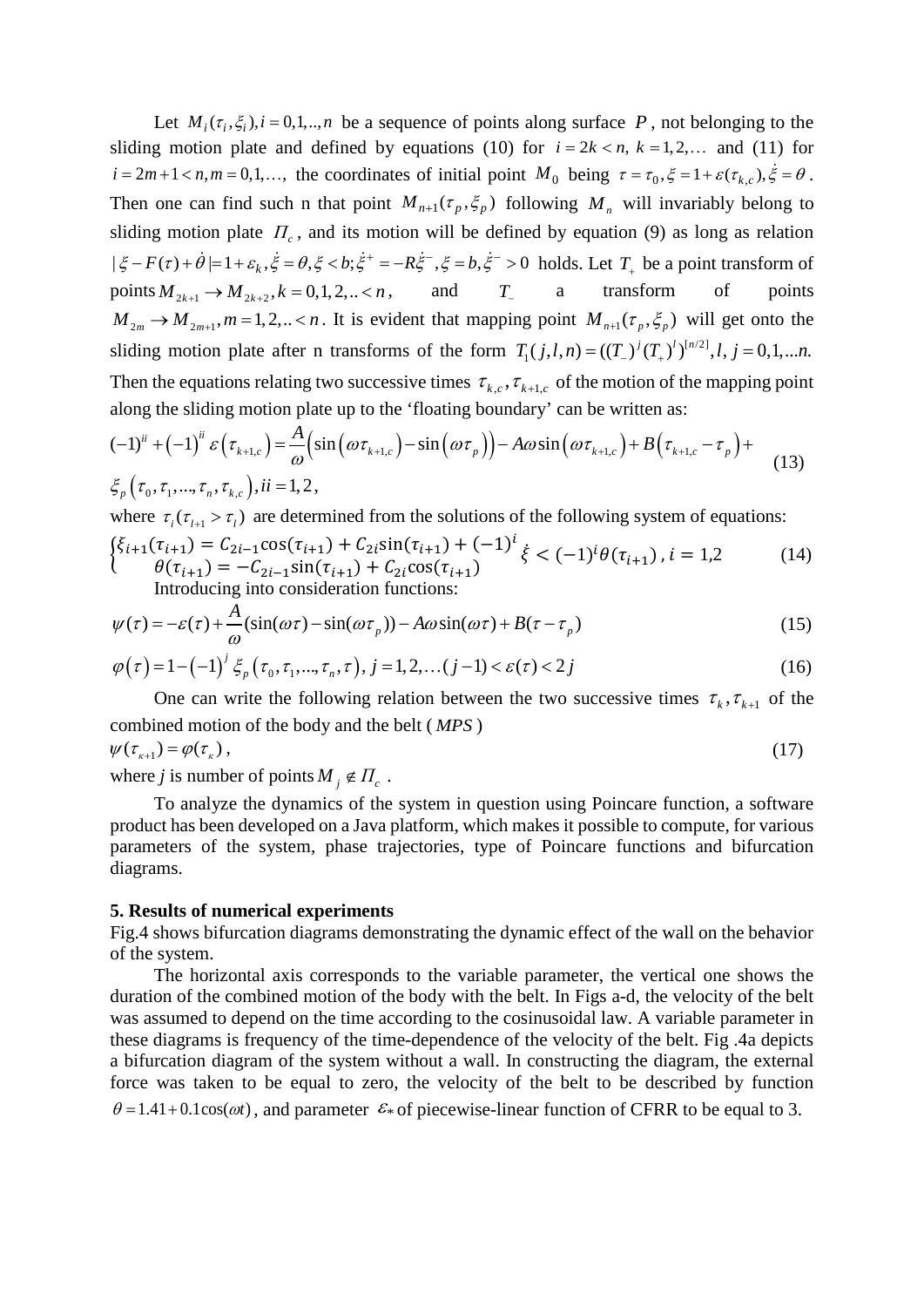

**Fig. 4.** Bifurcation diagrams for various values of parameter  $\delta$  - the position of the vibration limiter.

Figs. 4b and 4c differ from 4a only in the presence of a wall. In both diagrams, the value of the velocity recovery coefficient during the impact is chosen to be 0.5, whereas the coordinate of the wall is 4.025 and 4.05, respectively. Diagram 4d shows the effect of changing the coordinate of the wall on one of the cross-sections of diagram 4a. In 4d, all the parameters coincide with those chosen for 4a, the value of  $\Phi$  being equal to 3.22. Figs. 4e and 4f present diagrams on the coordinate of the wall and the velocity recovery coefficient during the impact for the same parameter values, respectively. The velocity of the belt was chosen to be 1. The external force function is expressed as  $F(t) = 0.25 \cos(2t)$ , parameter  $\varepsilon_*$  of piecewise-linear function of CFRR is equal to 3, the wall coordinate  $b=2$ , coefficient  $R=0.5$ .

Fig.5 depicts phase portraits and Lamerey diagrams for two sets of parameter values corresponding to two cross-sections of diagram 4f.



Lamerey diagrams are constructed based on the durations of combined motion of the body and the belt. Figs. 5a and 5b correspond to the following parameter values: parameter  $\varepsilon_*$ (SFRR) is equal to 3, velocity of the belt is equal to 1, the external force is variable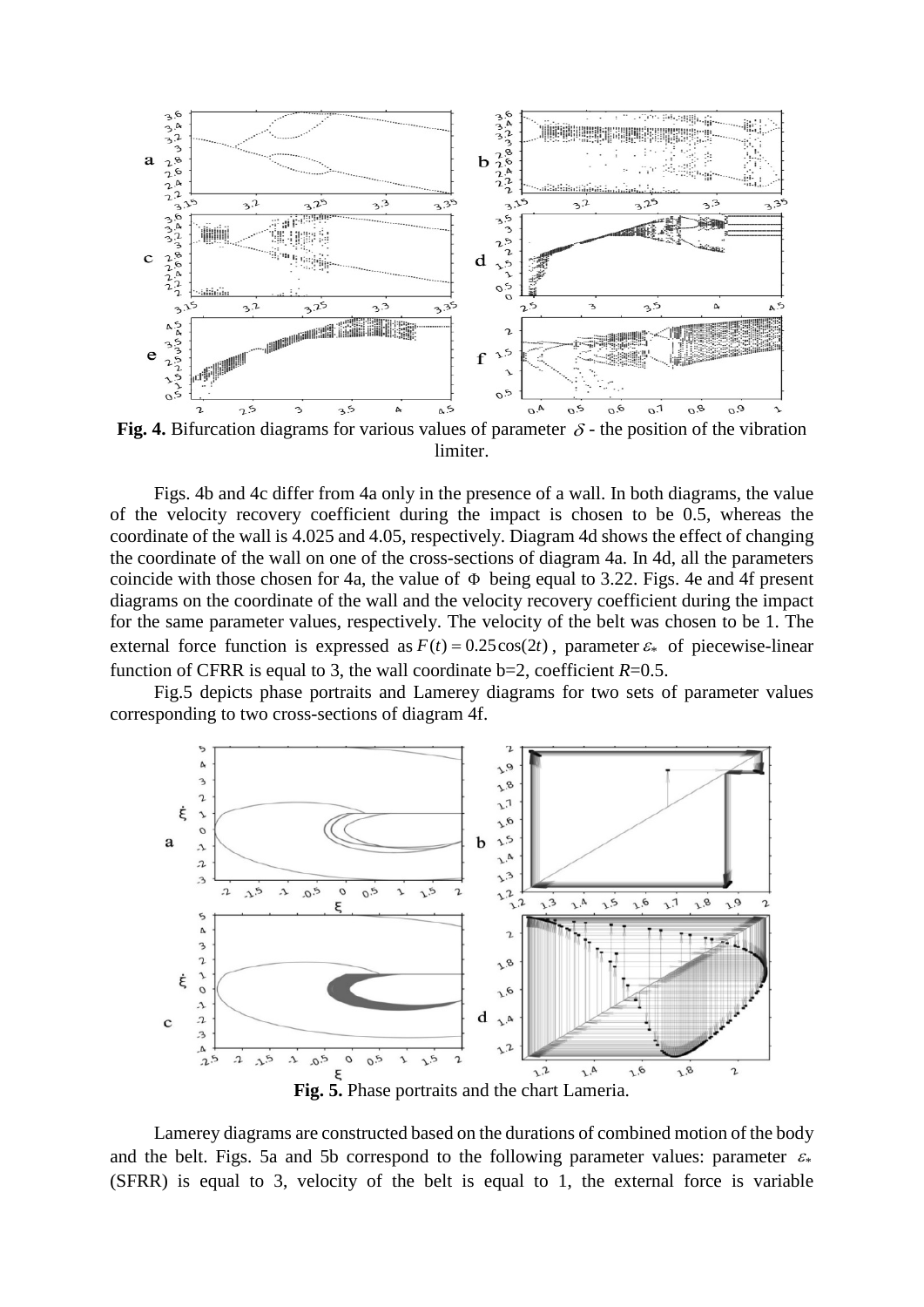$F(t) = 0.25\cos(2t)$ , wall coordinate is 2, coefficient  $R = 0.7$ . Figs. 5c and 5d differ only in the value of coefficient  $R = 0.75$ . It is evident from Fig.5 that for the value of coefficient  $R = 0.7$  the system has a stable limiting cycle with three stops of the form *ohbohbohb* , i.е., the first stop " $o$ " is followed by an impact against the wall " $h$ " and then by portion " $b$ " in half-space  $\dot{\xi} < \theta$ , which is followed by two more similar turns of *ohb* , and then the cycle is repeated. For  $R = 0.75$ , the behavior of the system is chaotic. A similar dynamics is observed in Fig. 6.



# **Bifurcation diagram**

**Fig. 6.** Bifurcation diagram.

## **6. Conclusions**

The following conclusions can be drawn based on the obtained results:

1. Based on the point mapping method, an analytically assissted numerical methodology has been developed that enabled a thorough investigation of the dynamics of a vibro-imact system with mamory in the frictional force.

2. It has been shown that the dynamics of the system is only weakly sensitive to the assumption on whether the static friction coefficient depends on time smoothly or in the corresponding piec ewise constantmanner.

3. An approach has been developed, based on the methods of sympolic dynamics, that allowed for a unique interpretation of the bifurcation diagram. Using this approach, the main patterns in the alternation of the dynamic regimes of motion with the change of the parameters of the vibro-impact system have been discovers. In particular, periodic regimes with multiple periods of stick have been discovered along with the trnsition to chaos through the period doubling bifurcation.

4. The obtaned results can be employed in design and operational tuning of various practically relevant mechanisms.

*Acknowledgement. The research was supported by the Russian Science Foundation, grant No.16-19-10237.* 

### **References**

[1] A. YiIshlinskiyi, I.V. Kragelskiyi // *Tehn. Physics* **4/5** (1944) 276.

- [2] L.Ia. Kahenevskiyi // *Inzh-fiz- Journal* **47** (1984) 143.
- [3] M.M. Vetukov, S.V. Dobroslavskiyi, R.F. Nagaev // *Proceedings of the USSR Academy of solid mechanics* **1** (1990) 23.
- [4] V.S. Metrikin, R.F. Nagaev, V.V. Stepanova // *Appl. Math .and Mech.* **5** (1996) 859.